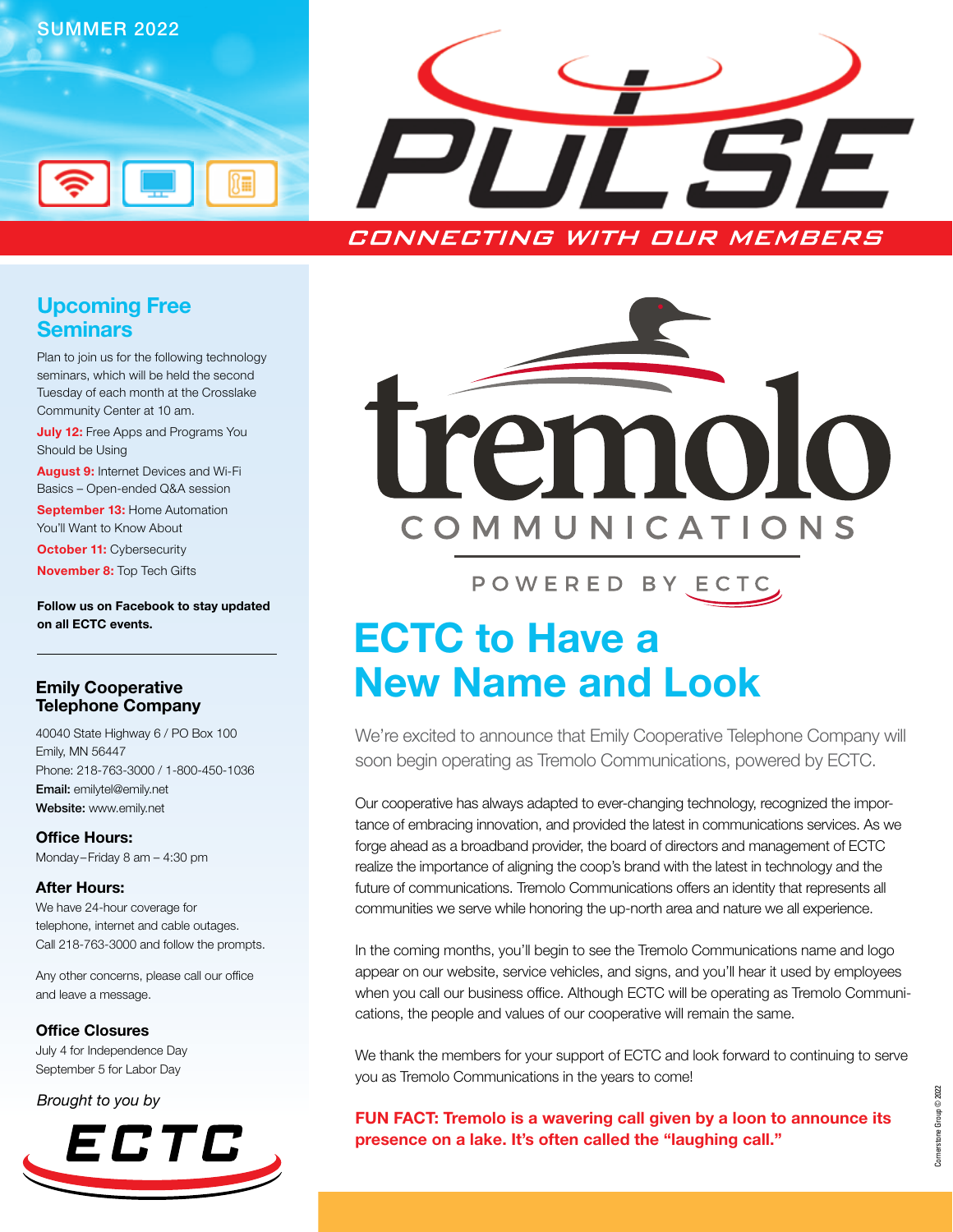### 2022 Community Grant Program Supports Important Community Projects

The Foundation for Rural Service (FRS) is a nonprofit organization that works in cooperation with NTCA—The Rural Broadband Association to sustain and enhance the quality of life in America by advancing an understanding of rural issues. The FRS Community Grant Program is offered annually through NTCA members, like us, to support local efforts to build and sustain a high quality of life in rural America.

#### The Program provides funds for projects in these categories:

- Business and economic development
- Community development
- Education
- Telecommunications applications

Do you have a community project that needs funding? We're accepting grant requests from \$250 to \$5,000. Ten percent of the total grant award comes from ECTC.

For more information on the Community Grant Program visit connect.emily.net/frs/. Return your completed application to our office or email it to jnetland@emilytel.com by September 1, 2022.





### Employee Spotlight *Lydia Orlando Roberta Hite*

Congratulations go to Lydia Orlando on her retirement from ECTC! Lydia decided to retire at the end of July. While we're sad to see her go, we celebrate Lydia for her 25 years of dedicated service as Customer Service Representative and Billing and Quality Assurance. We wish her all the best in her next phase of life.

We would also like to recognize Roberta Hite, Customer Service Representative, for her dedicated years of service. Roberta will celebrate her 20th anniversary on August 26.



## BUSINESS SPOTLIGHT: Golden Eagle Golf Club

Golden Eagle Golf Club is a spectacular 18-hole, championship golf course. It was designed to take into consideration the natural elevation changes and beauty of the Fifty Lakes area. The front 9 holes of Golden Eagle opened April 15, 2001, and the full 18 holes opened July 1, 2001. The golf course celebrated its 20th season last July.

Bruce McIntosh started to envision Golden Eagle back in 1983 when he visited and fell in love with the Crosslake area. McIntosh's goal, along with Mike Morley, was to design a championship golf course that wasn't affiliated with a major resort and was welcoming to all public players.

Golden Eagle's design and layout allows golfers to feel secluded in a Northwoods atmosphere. All skill levels can unplug and enjoy their round without the distractions of a busy highway or tight, home-lined fairways. The feeling of being alone from hole to hole is something you can't find on other golf courses in the area.

In 2021, Golden Eagle was the recipient of the Minnesota's Best Bronze award for the best golf course in Minnesota and was rated 4 stars by *Golf Digest* in 2004. Each season, Golden Eagle strives to make the experience more enjoyable for customers and team members alike. It takes pride in offering a fun and energetic atmosphere along with exceptional playing conditions. The past 20 seasons have been nothing short of amazing, and they hope to continue that for the next 20 years and beyond.

Golden Eagle recently upgraded its phone system and internet service with ECTC and couldn't be happier with the transition. The ECTC phone system has more advanced features than the old system did, and Golden Eagle is pleased with the new technology and what it has to offer. For example, the staff is now able to transfer voicemails and calls in the off-season, which has helped Golden Eagle stay in communication with its customers.

Visit www.golfgoldeneagle.com or call 218-763-4653 for more information on Golden Eagle Golf Club. To learn how ECTC can support your business, call 218-763-3000.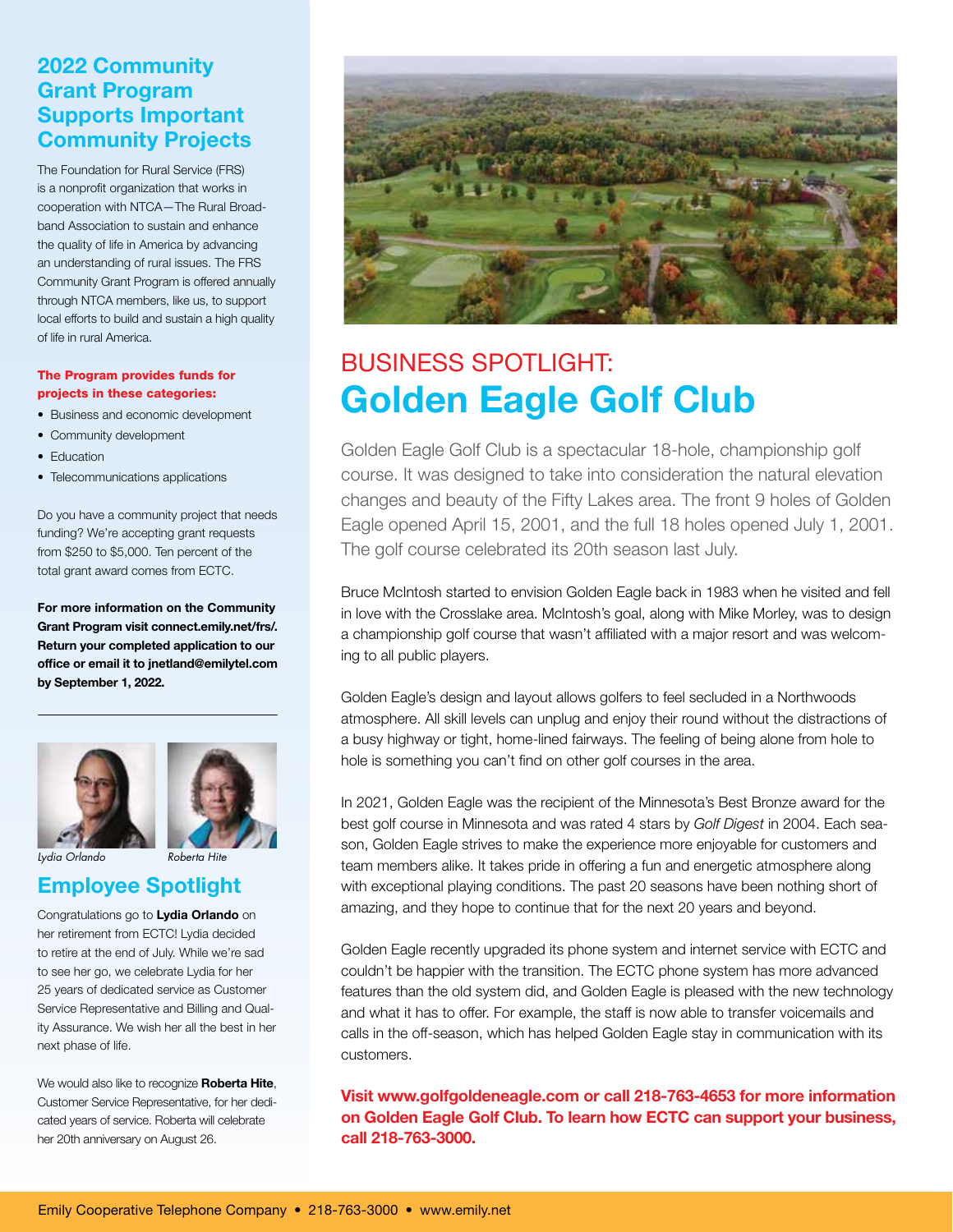## ECTC is Expanding!

We're excited to announce that ECTC is expanding its fiber internet footprint to the Whitefish Chain of Lakes area, serving areas in Ideal, Timothy, and Jenkins Township in 2022. Additional discussions are underway with local units of government to expand fiber coverage to include all Ideal and Jenkins Townships and a portion of the City of Jenkins.

The total fiber project will span over a two-year period, potentially extending into year three depending on any unforeseen issues. Phase 1 of fiber construction is underway and includes the northern portion of Ideal, Timothy, and Jenkins townships. Phase 2 construction should commence in 2023, serving the remaining portions of Ideal and Jenkins townships and including the northern half of the City of Jenkins.

ECTC is committed to deploying 100% fiber coverage to all residents that request service throughout the project area. For additional information, contact our business office at 218-763-3000 or visit fibertoyourarea.com to sign up.



By extending your home's Wi-Fi network to the outdoors, you can enjoy your devices while you soak up some rays, work in the garden, or entertain on the patio. You'll also have the internet connection you need for outdoor smart home gadgets.

Simply sign up for Ultimate Wi-Fi with a mesh unit, and we'll install a high-performance router and range extender that includes our Wi-Fi app, network security and parental controls. You will have the strongest Wi-Fi signals under the sun. \*

MAKE A SPLASH AND CALL 218-763-3000

*\*Certain restrictions apply. Call us for details.*

### Board of Directors



Norman Hawley Little Pine, 218-763-3026



Phil Yetzer Fairfield, 218-763-4150



Kathy Hachey At Large, 218-763-3333



Chad Genz Emily, 218-763-4200



Ken Hersey Fifty Lakes, 218-763-3802



Josh Netland CEO/General Manager, 218-763-3000